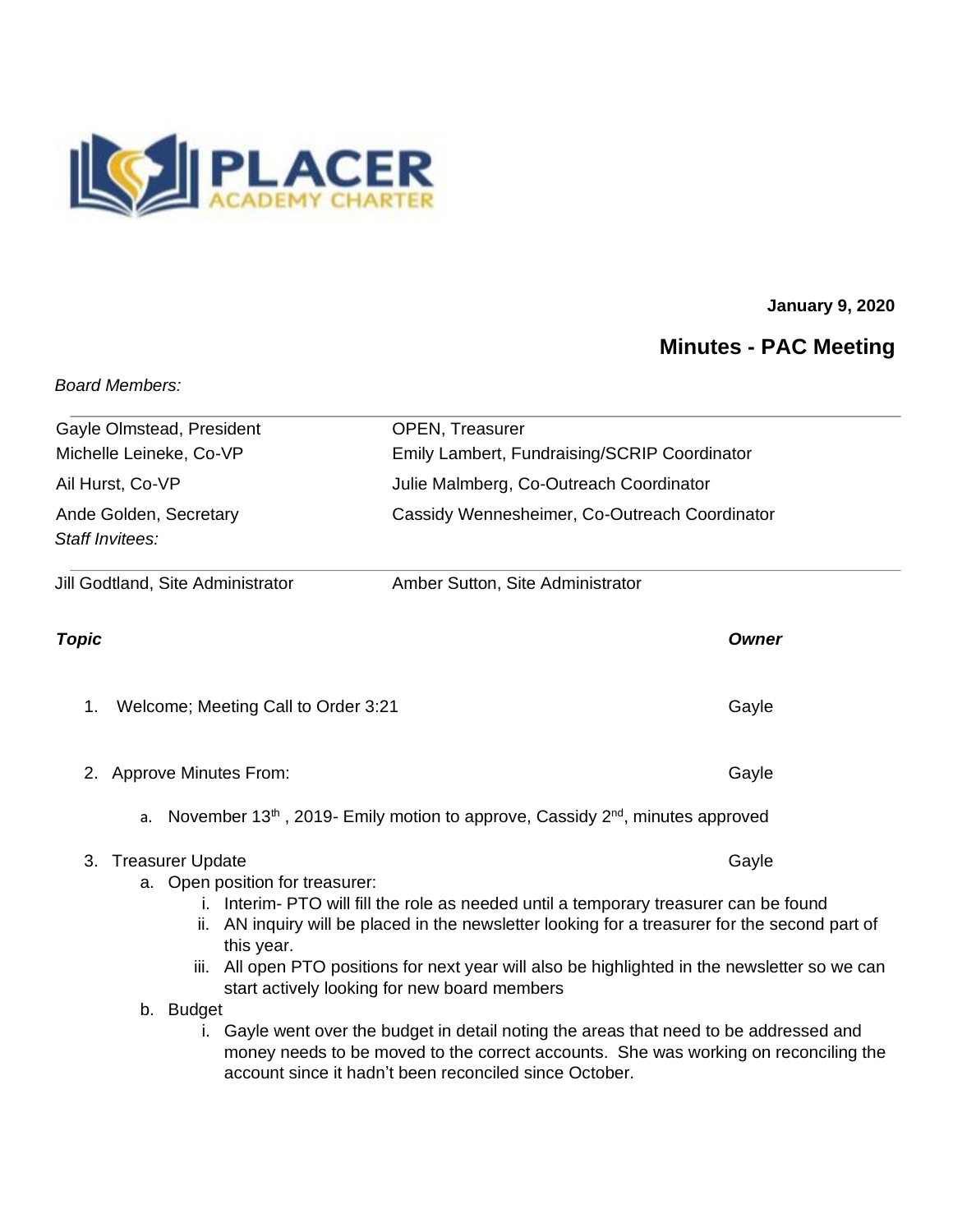iii. Candy Grams- motion to remove candy grams from PTO responsibility so upper academy and use it as a fundraiser for their fieldtrips. Gayle motioned, Teresa 2<sup>nd</sup>, motion approved.

a. Chick Fil A 1-14- Amber was going to end out a list of when the teachers are working so the families knew when their teacher would be working. 10% of all sales from 4-7 go to the school, not just the ones that have a flyer. Gayle was going to check to see if we can get the cow or a banner to hang.

- b. Don Quixote 2-4
- c. Gayle is trying to setup Farm Fresh for March and Chipotle for April
- 5. See's Emily
	- a. \$909 was made on winter sales
	- b. Worked out well- reached the second tier and didn't have to pay for the shipping.
	- c. Emily is getting the details for the spring chocolate sale to put together dates in March She will present it at our next meeting
- 6. Skating **Cassidy Cassidy Cassidy Cassidy Cassidy Cassidy Cassidy Cassidy Cassidy** 
	- a. Recap of December- down slightly last month
	- b. Skate Town 1-10- 2-5pm not many have signed up so far, but hoping more last minute signups will happen. All proceeds go to the school for this event.
	- c. Roller King 2-13- last skating of the year since we couldn't get a date in March because they were already booked up
	- d. With approval of the calendar for next year, the dates of the teacher work days will be taken into consideration when putting together the PTO calendar so they don't overlap our activities like they did this year. Also, plan extra skate days to earn more money.
- 7. Barnes and Noble Julie 1999 and Annual Communications and Annual Communications of the United States of Tuli
	- a. Turn out was very poor this year. Little to no school presence in the store kept people from coming in and the date of the event was the weekend everyone went on winter break.
	- b. We need: an earlier date for next year, an activity or event at the event so more people will want to stop by and get things. Possibly run it as a fundraiser for upper academy for gift wrapping.
- 8. Candy Grams Gayle
	- a. Will move to upper academy as a fundraiser.
- 9. New Business-open for comments or ideas
	- a. Amber addressed a concern from a parent who was told by someone on PTO that the school would no longer be operating next year. She discussed with the board how best to address this situation:
		- i. Come to a board meeting to swee what's going on and ask questions

4. Dining out Gayle and Gayle and Gayle and Gayle and Gayle and Gayle and Gayle and Gayle and Gayle